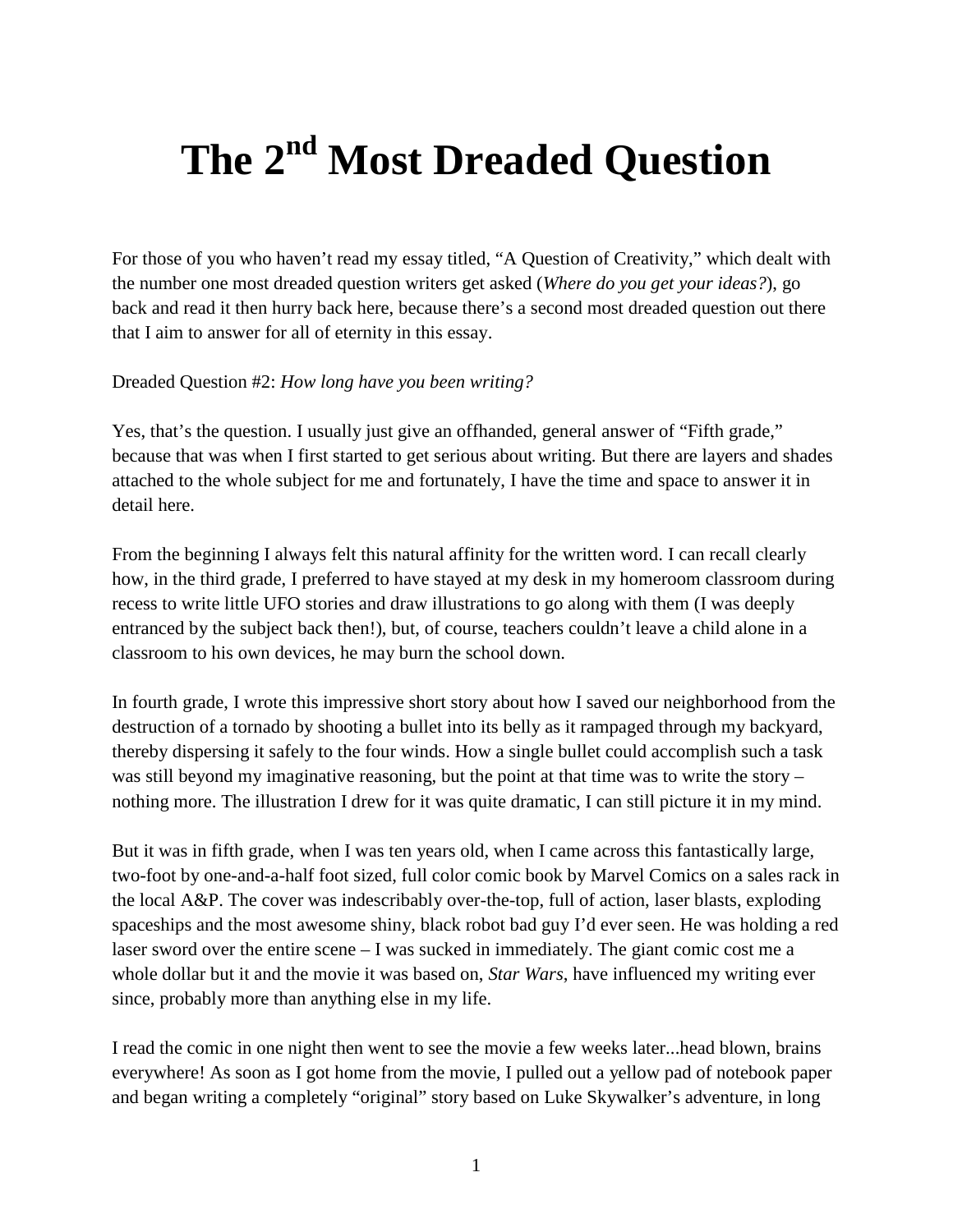hand. Of course, it was a deliberate act of pure plagiarism, but I didn't care, I wanted to write stories like that the rest of my life. I wanted to blow people's head apart, leave pieces of their brains on the floor, walls and ceiling!

I got about two and half note pads into this act of thievery when it finally dawned on me that, even though I had learned much on how to plot a story and develop characters, I would never damage people's heads by stealing other people's work. I had to write my own stories.

There was a short time in fifth grade where I experimented with a newspaper type format. I found a stack of 11"x17" blue construction paper and drew out an entire newspaper I named "The Blue News." I secured it together with pink yarn then laid out articles, all with a blue theme. I remember one of the stories was something about Neil Diamond's "Song Sung Blue," though I don't remember the details. I drew pictures for each article in black ink so, I couldn't make any errors. I always wonder what happened to it.

In high school, my best friend and I wrote original sci-fi stories using friends we knew in real life. We even protected ourselves by making our friends sign official, legally binding, permission slips – thereby allowing us to use their names and likenesses without threat of legal repercussion. We typed the stories out on an old typewriter with an ever-dying ink ribbon, had his mother edit the grammar, re-typed the changes, then sent the originals out in a two-pocket folder with his dad where he would make ten copies on the photocopier at his place of work. When we got them back, I colored the photo-copies of the cover I'd drawn with color marker then glued them to the outside of 8-1/5" x 11" folders that had three adjustable metal tabs inside. My best friend punched holes in the copied manuscripts then assembled them on to the three tabs and *viola!* a book was created. It was all great fun but the best part of the process was the look on our friend's faces when they received their free copy – I will never forget that!

Most of them still have their copies.

I took what I learned from that experience and wrote a completely original, true novel called "The Yuletide Spirit" on the pages of a small notebook that had a blue cover. It was about an angel that comes down on a group of kids one winter in Meddybemps, Maine (It's a real place, I found it on an atlas!). Again, I used friends and family members as characters in the book but this time I changed all their names except mine. It was the first time I drew up a map of an entire town; using this map I could plot out where a certain adventure or important scene took place, I could see where all the characters lived and amazingly, using this map created new adventures and scenes I hadn't thought of before. When I let my friends read "The Yuletide Spirit," it was the first time I realized I could make readers cry. Someday, when I decide to revisit it again, maybe I'll send it out for publication, but for right now it's a little too personal for me to let go into the hands of strangers and editors. There's an innocence and charm about the book that will